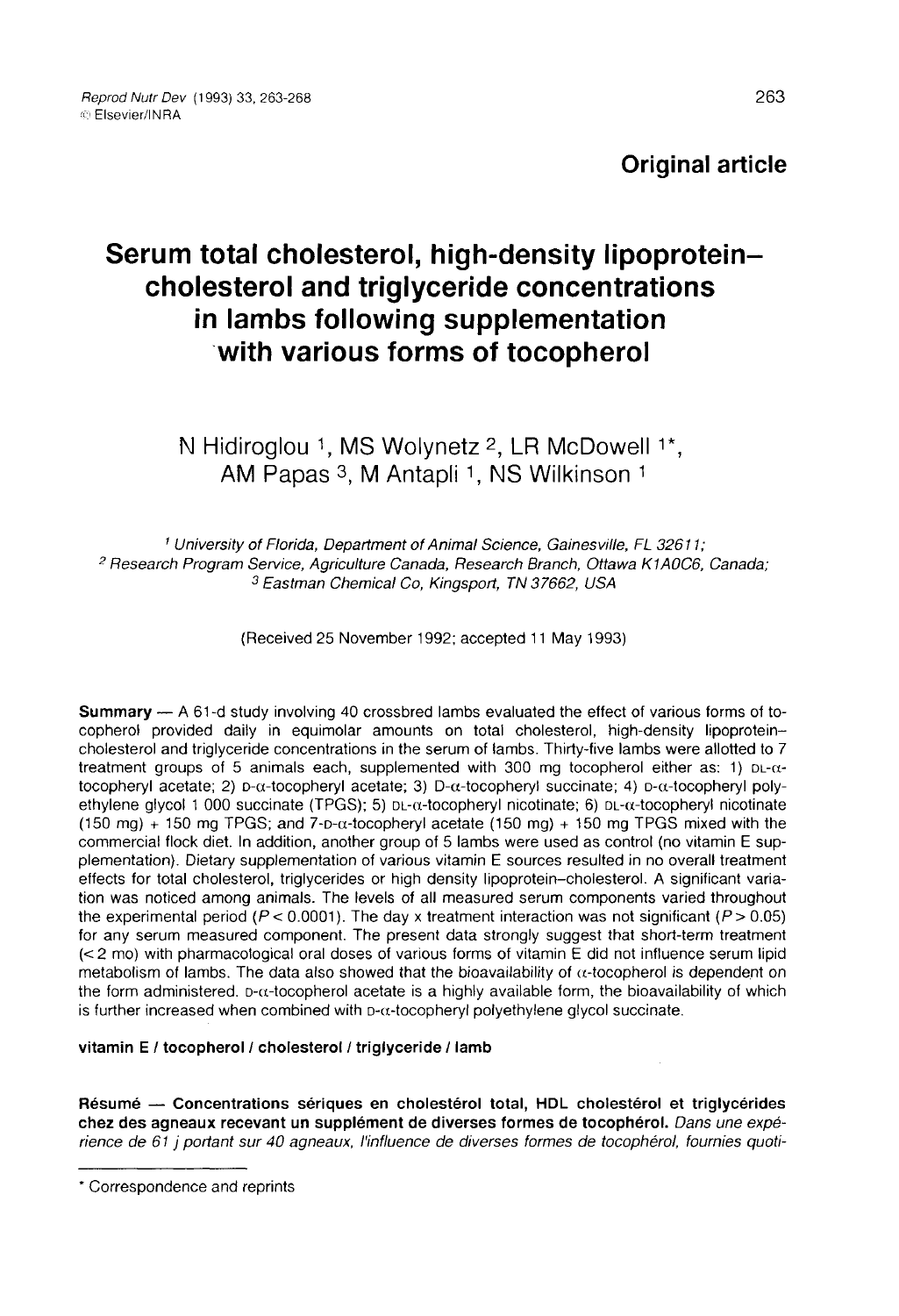diennement en quantités équimolaires, sur le cholestérol total, le cholestérol HDL et les triglycérides sériques, a été étudiée. Trente-cinq agneaux ont été répartis en 7 groupes de 5, supplémentés avec 300 mg de pt-u-tocophéryl-acétate (1), ou de p-u-tocophéryl-acétate (2), ou de p-u-tocophéryl succinate (3), ou de D-α-tocophéryl polyéthylène glycol 1000 succinate (TPGS) (4), ou de DL-α-tocophéryl nicotinate (5), ou de  $DL-\alpha$ -tocophéryl nicotinate (150 mg) + 150 mg TPGS (6) ou de  $D-\alpha$ -tocophéryl acétate (150 mg) + 150 mg TPGS (7), mélangés dans l'aliment commercial. En outre, un autre groupe de 5 agneaux était utilisé comme témoin (sans vitamine E ajoutée). Aucun effet des traitements avec les différentes formes de vitamine E n'a été observé sur le cholestérol total, les triglycérides et le HDL-cholestérol. Des variations significatives entre animaux ont été constatées. Les taux de tous les composants sériques étudiés ont évolué au cours de l'expérience (P < 0,0001). L'interaction jour x traitement n'était pas significative (P > 0,05), pour aucun des composants. Les résultats obtenus suggèrent fortement qu'un traitement à court terme (moins de 2 mois) avec des doses orales pharmacologiques de diverses formes de vitamine E n'a pas d'influence sur les lipides sériques chez l'agneau. Ils montrent aussi que la biodisponibilité de l' $\alpha$ -tocophérol dépend de sa forme d'apport et que la D-a-tocophéryl acétate est une forme très disponible, dont la biodisponibilité augmente encore quand elle est associée au D-a-tocophéryl polyéthylène glycol succinate.

vitamine E / tocophérol / cholestérol / triglycéride / agneau

#### INTRODUCTION

Currently health professionals are recommending diets low in cholesterol and indicate that cholesterol in a greater proportion as high density lipoprotein (HDL) reduces the risk of chronic atherosclerosis. The relationship between dietary vitamin E and cholesterol metabolism has been investigated in studies with laboratory animals and human subjects; conflicting results have been observed. In studies with rats, supplementation with various dietary levels of vitamin E decreased cholesterol levels in serum and liver (Harrill and Gifford, 1966) while Kritchevsky et al (1980) reported no effect on serum cholesterol levels. Since the suggestion of a lower risk of coronary heart disease among persons with a relatively higher proportion of cholesterol present in their HDL fraction (Gluck et al, 1976), a series of clinical trials has been carried out on the redistribution of cholesterol among the lipoproteins in humans by the administration of megadoses of vitamin E. This paper reports data on lambs concerning the possible effect of various chemical forms of per os-administered tocopherol on different forms of cholesterol present in the blood plasma in lambs.

#### MATERIALS AND METHODS

#### Animals

ý

A total of 40 crossbred wether lambs averaging 35 kg were fed a standard commercial diet consisting primarily of corn, cottonseed hulls and soybean meal that was calculated to be adequate in protein, energy, vitamins and minerals for this class of animal. Sheep were placed in individual pens  $(1.4 \text{ m}^2)$  for a 10-d adjustment period before beginning the 61-d experiment. The standard diet, which contained 25 IU/kg vitamin E, was offered at 1 kg/d during the experiment.

Thirty-five lambs were allotted to 7 treatment groups of 5 animals each. Supplemental forms of vitamin E were provided to be equivalent to Thirty-five lambs were allotted to 7 treatment<br>groups of 5 animals each. Supplemental forms<br>of vitamin E were provided to be equivalent to<br>300 mg/lamb/d of  $DL-ct$ -tocopheryl acetate. Other<br>forms were administered to be equi forms were administered to be equimolar to this amount. The treatments were as follows: 1) DL-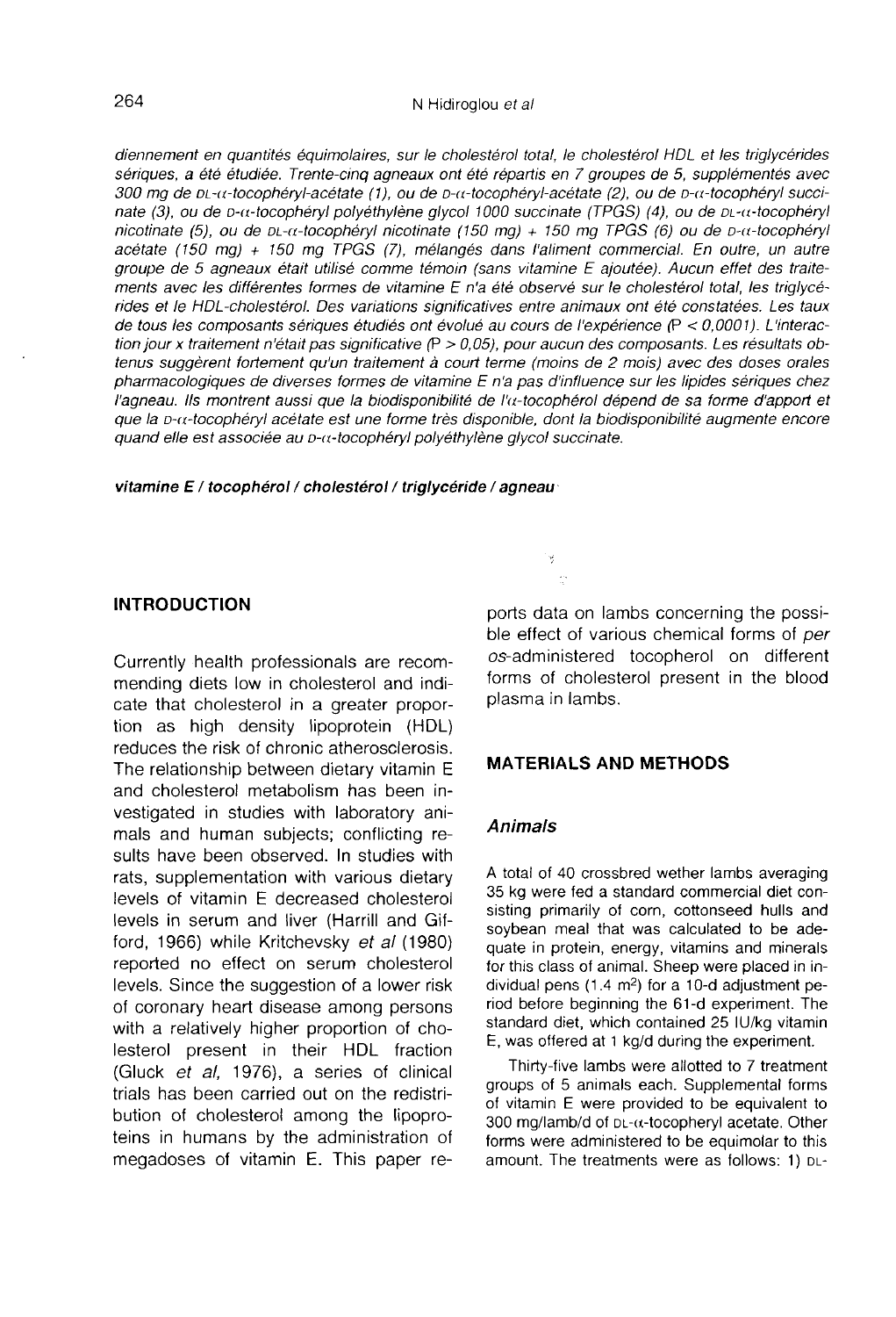Vitamin E, chole<br>
Vitamin E, chole<br>
(a-tocopheryl acetate; 2) D- $\alpha$ -tocopheryl acetate;<br>
(a-tocopheryl succinate; 4) D- $\alpha$ -tocopheryl<br>
polyethylene glycol 1 000 succinate (TPGS); 5) Vitamin E, chole<br>3) D-a-tocopheryl acetate; 2) D-a-tocopheryl acetate;<br>3) D-a-tocopheryl succinate; 4) D-a-tocopheryl<br>polyethylene glycol 1 000 succinate (TPGS); 5)<br>pu-a-tocopheryl nicotinate: 6) pu-a-tocopheryl nipolyethylene glycol 1 000 succinate (TPGS); 5)<br>DL-α-tocopheryl nicotinate; 6) DL-α-tocopheryl ni- $\alpha$ -tocopheryl acetate; 2)  $D-\alpha$ -tocopheryl acetate; 3)  $D-\alpha$ -tocopheryl succinate; 4)  $D-\alpha$ -tocopheryl cotinate (150 mg) + 150 mg TPGS; and 7) D- $\alpha$ tocopheryl acetate (150 mg) + 150 mg TPGS mixed with the commercial diet. In addition, 5 lambs were used as control (no vitamin E supplementation). All vitamin E compounds in this experiment were provided by Eastman Chemical Company, Kingsport, TN.

Blood samples were taken at various intervals by jugular venipuncture on  $d -1$ , 0, 1, 2, 8 and biweekly thereafter for 8 wk. Blood was centrifuged immediately at 4°C and serum removed and stored at  $-70^{\circ}$ C until analyzed for  $\alpha$ tocopheryl, triglycerides (TG), total cholesterol and HDL-cholesterol.

#### Analytical procedures

Serum samples were prepared for TG, total cholesterol and HDL-cholesterol determinations via an appropriate enzymatic reaction kit (Kodak Ektachem DT slide kit) and quantified by a Kodak Ektachem DT60 Analyzer. High performance liquid chromatography (HPLC) with a fluorescent detector was used for analysis of vitamin E in serum (McMurray and Blanchflower, 1979).

#### Statistical procedures

A split-plot in time analysis was used to examine the data; the between-animal variation was used to evaluate treatment differences. The statistical model included the corresponding reading at d 0 as a covariate. The day effect was partitioned to allow examination of the low-order polynomials.

#### RESULTS

Data on serum  $\alpha$ -tocopherol concentrations are summarized in table I. On the basis of serum  $\alpha$ -tocopherol concentrations, the various tocopherol preparations given orally to lambs were not absorbed with equal effectiveness despite equimolar dosing. The greatest area under serum curve (AUC) was observed in the  $D-\alpha$ -tocopheryl

Table I. Pharmacokinetic values for various vitamin E compounds after their supplementation for 2 months to sheep.

| Treatment                                 | Serum $\alpha$ -tocopherol ( $\mu$ q/ml) |                                          |                                              |  |  |  |
|-------------------------------------------|------------------------------------------|------------------------------------------|----------------------------------------------|--|--|--|
|                                           | C terminal<br>-initial<br>$(C, -C)$      | C maximum<br>-initial<br>$(C_{max}-C_i)$ | Area under<br>serum curve<br>$(\mu q/m + h)$ |  |  |  |
| Control                                   | 0.74e                                    | 1.19 <sup>d</sup>                        | 62.92 <sup>b</sup>                           |  |  |  |
| $DL-\alpha$ -Tocopheryl acetate           | 3.04 <sup>c</sup>                        | 4.20ab                                   | 175.30°                                      |  |  |  |
| $D-\alpha$ -Tocopheryl acetate            | 4.02 <sup>b</sup>                        | 5.11 <sup>a</sup>                        | 231.94 <sup>b</sup>                          |  |  |  |
| $D-\alpha$ -Tocopheryl succinate          | 3.19 <sub>pc</sub>                       | 3.84 <sup>bc</sup>                       | 167.43 <sup>cd</sup>                         |  |  |  |
| D-α-Tocopheryl polyethylene               |                                          |                                          |                                              |  |  |  |
| Glycol 1000 succinate (TPGS)              | 2.06 <sup>d</sup>                        | 2.91c                                    | 115.11 <sup>e</sup>                          |  |  |  |
| $DL-\alpha$ -Tocopheryl nicotinate        | 2.78 <sup>cd</sup>                       | 4.12 <sup>b</sup>                        | 152.90cde                                    |  |  |  |
| $DL-\alpha$ -Tocopheryl nicotinate + TPGS | 3.04 <sup>c</sup>                        | 3.54abc                                  | 150.00cde                                    |  |  |  |
| $D-\alpha$ -Tocopheryl acetate + TPGS     | 5.34a                                    | 5.55a                                    | 282.23ª                                      |  |  |  |
| SE                                        | 0.30                                     | 0.40                                     | 14.76                                        |  |  |  |

a, b, c, d, e Values in a column not sharing a common superscript are significantly different by analysis of variance for  $C_t-C_i$ ,  $C_{\text{max}}-C_i$ , and area under the serum curve at  $P < 0.05$ .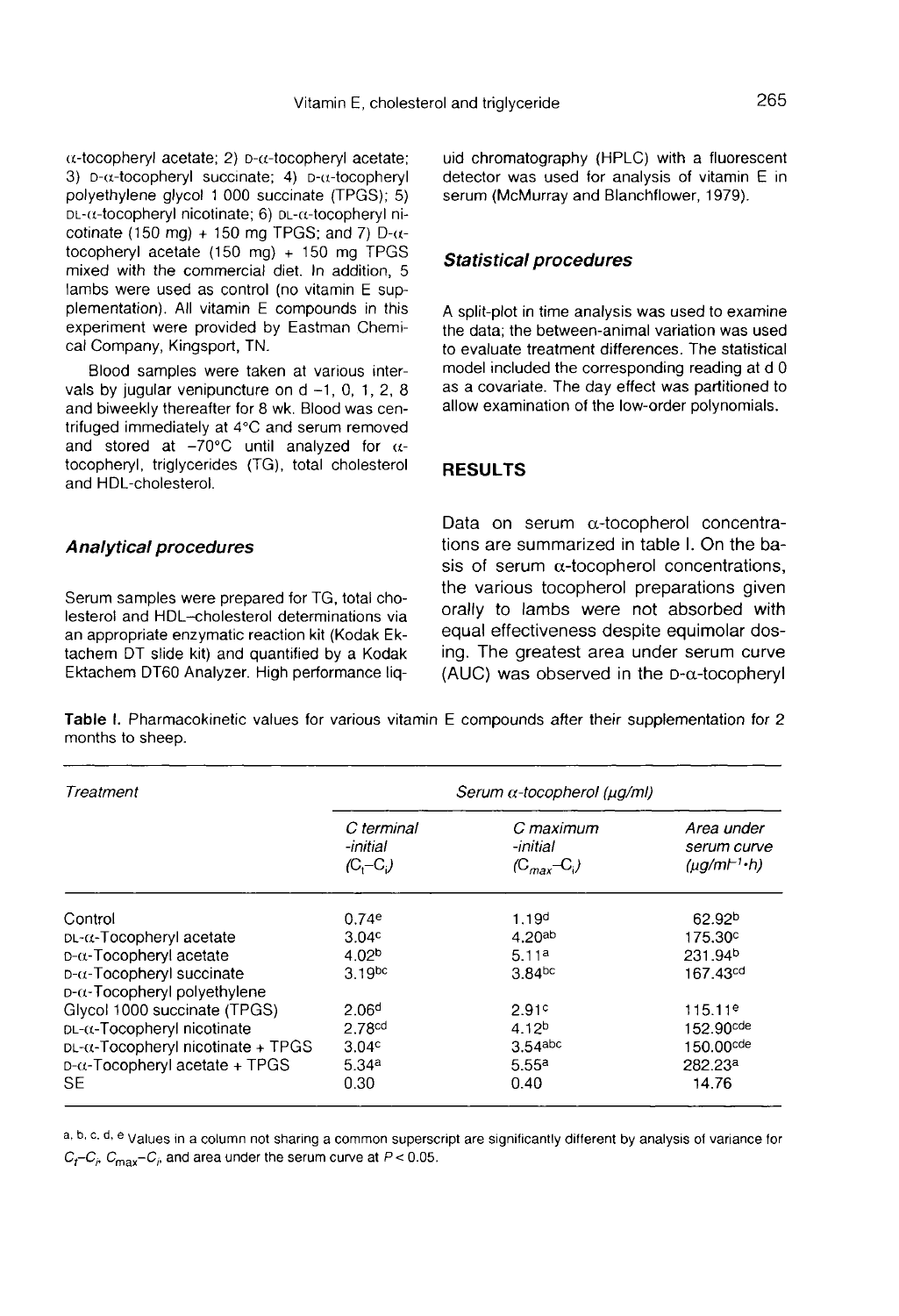acetate + TPGS treatment, which outranked ( $P < 0.05$ ) all the other treatments. The AUC in the  $D-\alpha$ -tocopheryl acetate was second highest ( $P < 0.05$ ) and the lowest AUC was observed for the control animals. The AUC in the TPGS treatment was lower ( $P < 0.05$ ) than in the DL- $\alpha$ tocopheryl acetate treatment.

There were no overall treatment effects  $(P < 0.05)$  (tables II, III) for total cholesterol, TG, or HDL-cholesterol; in each case, the covariate (appropriate d 0 reading) was

|                           | Total cholesterol |               | Triglycerides |            | High density<br>lipoprotein-cholesterol |               |
|---------------------------|-------------------|---------------|---------------|------------|-----------------------------------------|---------------|
|                           | df                | ms            | df            | ms         | df                                      | ms            |
| Treatment                 | 7                 | 1 049.87      |               | 282.83     |                                         | 374.49        |
| Covariate <sup>a</sup>    |                   | 29 521.67**** |               | 653.25*    |                                         | 6 462.43****  |
| Between animals (error a) | 28                | 1 014.42****  | 28            | 147.19**** | 28                                      | 223.73****    |
| Day                       | 13                | 2882.12****   | 13            | 200.42**** | 13                                      | 1 070.88****  |
| Linear                    |                   | 31 396.06**** |               | 31.01      |                                         | 12 407.61**** |
| Quad                      |                   | 1 159.45***   |               | $226.80^*$ |                                         | 202.34**      |
| Rest                      | 11                | 446.56****    | 11            | 213.42**** | 11                                      | 119.22****    |
| Day x treatment           | 91                | 82.02         | 91            | 45.34      | 91                                      | 28.68         |
| Residual (error b)        | 370               | 96.55         | 361           | 35.76      | 369                                     | 23.78         |

Table II. Overall ANOVA from split-plot in time.

", "", "", ""\*" Significant at 5, 1, 0.1 and 0.01%, respectively; a covariate is corresponding value at d 0.

Table III. Average treatment effects on serum total cholesterol, triglycerides and high density lipoprotein (HDL)-cholesterol distribution.

| Treatment                                 | Total cholesterol |      | Trialycerides<br>$(mq/100 \text{ ml} \text{ serum})$ (m $q/100 \text{ ml} \text{ serum}$ ) (m $q/100 \text{ ml} \text{ serum}$ ) |      | HDL-cholesterol |      |
|-------------------------------------------|-------------------|------|----------------------------------------------------------------------------------------------------------------------------------|------|-----------------|------|
|                                           | $x^a$             | SE b | x                                                                                                                                | SE   | x               | SE   |
| $DL-\alpha$ -Tocopheryl acetate           | 70                | 4.29 | 22                                                                                                                               | 1.73 | 39              | 2.01 |
| $D-\alpha$ -Tocopheryl acetate            | 78                | 3.83 | 26                                                                                                                               | 1.46 | 42              | 1.81 |
| D-α-Tocopheryl succinate                  | 68                | 4.23 | 24                                                                                                                               | 1.50 | 40              | 1.88 |
| $D-\alpha$ -Tocopheryl polyethylene       |                   |      |                                                                                                                                  |      |                 |      |
| glycol succinate (TGPS)                   | 77                | 3.93 | 27                                                                                                                               | 1.48 | 43              | 1.84 |
| DL-α-Tocopheryl nicotinate                | 73                | 3.85 | 28                                                                                                                               | 1.53 | 41              | 1.84 |
| $DL-\alpha$ -Tocopheryl nicotinate + TPGS | 76                | 3.87 | 24                                                                                                                               | 1.54 | 40              | 1.82 |
| $D$ - $\alpha$ -Tocopheryl acetate + TPGS | 78                | 5.22 | 27                                                                                                                               | 2.01 | 47              | 2.57 |
| Control                                   | 80                | 3.98 | 23                                                                                                                               | 1.47 | 44              | 1.88 |

a Least squares mean; <sup>b</sup> SE of x.

266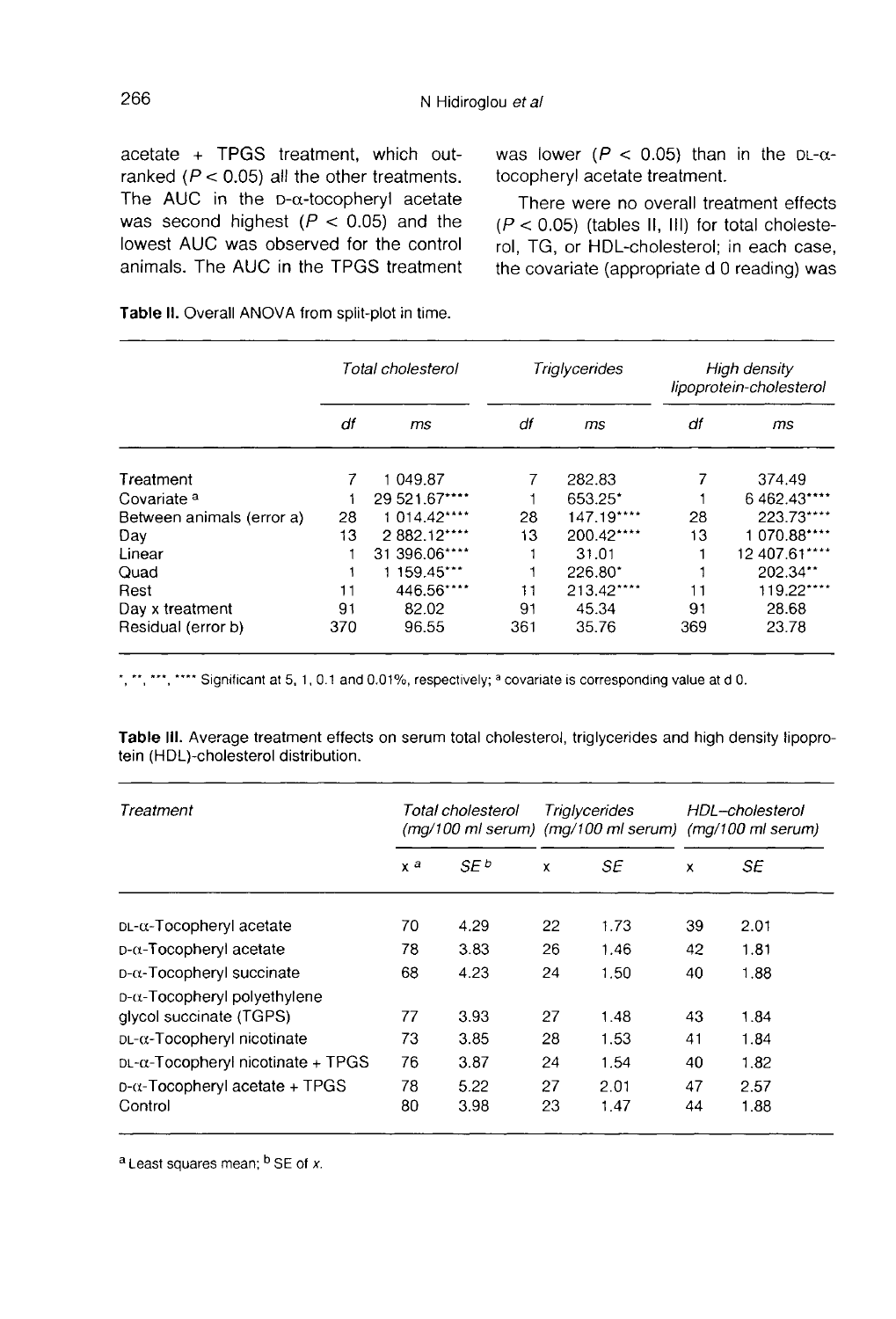significant ( $P$  < 0.05). The data also showed a significant variation between animals ( $P < 0.0001$ ). There was a highly significant day effect for each of the response parameters (tables II, IV) with the pattern remaining the same for all treatments (table II). The day effect cannot exclusively be attributed to the linear component, although it predominates for total cholesterol and HDL-cholesterol, but not TG (table II).

#### **DISCUSSION**

Results of this study showed that ingestion of high doses of vitamin E administered to lambs daily for 2 mo had no appreciable effect on their lipid profile; these findings seem to contradict some previous work with other species. Hermann et al (1979) reported that in humans vitamin E administration in the form of synthetic all-rac- $\alpha$ - tocopherol acetate contributed in the increase of the HDL-cholesterol plasma concentration, with decreases in the very low-density lipoprotein (VLDL) fraction of cholesterol and total triglycerides (TG). However, several workers (Hatam and Kayden, 1981; Jacques et al, 1988) reported that in humans serum cholesterol or HDL-cholesterol is unrelated to vitamin E supplementation; this is in keeping with the results reported herein. In rabbits, Kritchevesky et al (1980) observed that pharmacological doses of vitamin E had no effect on serum cholesterol levels. However, according to Komaratat et al (1985), administration of vitamin E to rabbits after 9 wk on a basal diet supplemented with stripped corn oil and varying amounts of vitamin E depressed plasma cholesterol levels, with the effect being proportional to the amount of vitamin E supplemented. The hypocholesterolemic effect was accompanied by a

| Day            | Total cholesterol<br>(mg/100 ml serum) |      | <b>Triglycerides</b><br>(mg/100 ml serum) |      | HDL-cholesterol<br>(mg/100 ml serum) |      |  |
|----------------|----------------------------------------|------|-------------------------------------------|------|--------------------------------------|------|--|
|                | $x^a$                                  | SE b | $\pmb{\chi}$                              | SE   | x                                    | SE   |  |
| 1              | 61                                     | 1.62 | 25                                        | 1.04 | 35                                   | 0.84 |  |
| $\overline{c}$ | 59                                     | 1.60 | 24                                        | 0.98 | 35                                   | 0.83 |  |
| 8              | 69                                     | 1.60 | 25                                        | 1.00 | 36                                   | 0.83 |  |
| 15             | 73                                     | 1.62 | 26                                        | 1.00 | 38                                   | 0.85 |  |
| 19             | 72                                     | 1.60 | 25                                        | 0.98 | 40                                   | 0.83 |  |
| 22             | 75                                     | 1.60 | 26                                        | 0.98 | 42                                   | 0.83 |  |
| 26             | 75                                     | 1.65 | 27                                        | 1.01 | 41                                   | 0.85 |  |
| 29             | 71                                     | 1.60 | 26                                        | 1.00 | 42                                   | 0.83 |  |
| 33             | 82                                     | 1.60 | 30                                        | 0.98 | 45                                   | 0.83 |  |
| 36             | 76                                     | 1.69 | 26                                        | 1.06 | 45                                   | 0.87 |  |
| 40             | 90                                     | 1.60 | 28                                        | 0.98 | 53                                   | 0.83 |  |
| 43             | 81                                     | 1.60 | 20                                        | 0.98 | 45                                   | 0.83 |  |
| 50             | 85                                     | 1.60 | 21                                        | 1.03 | 47                                   | 0.83 |  |
| 61             | 87                                     | 1.60 | 26                                        | 1.00 | 50                                   | 0.83 |  |

Table IV. Serum total cholesterol, triglycerides and high density lipoprotein (HDL)-cholesterol in lambs during a 61-d period.

a Least squares mean. b Standard error of x.